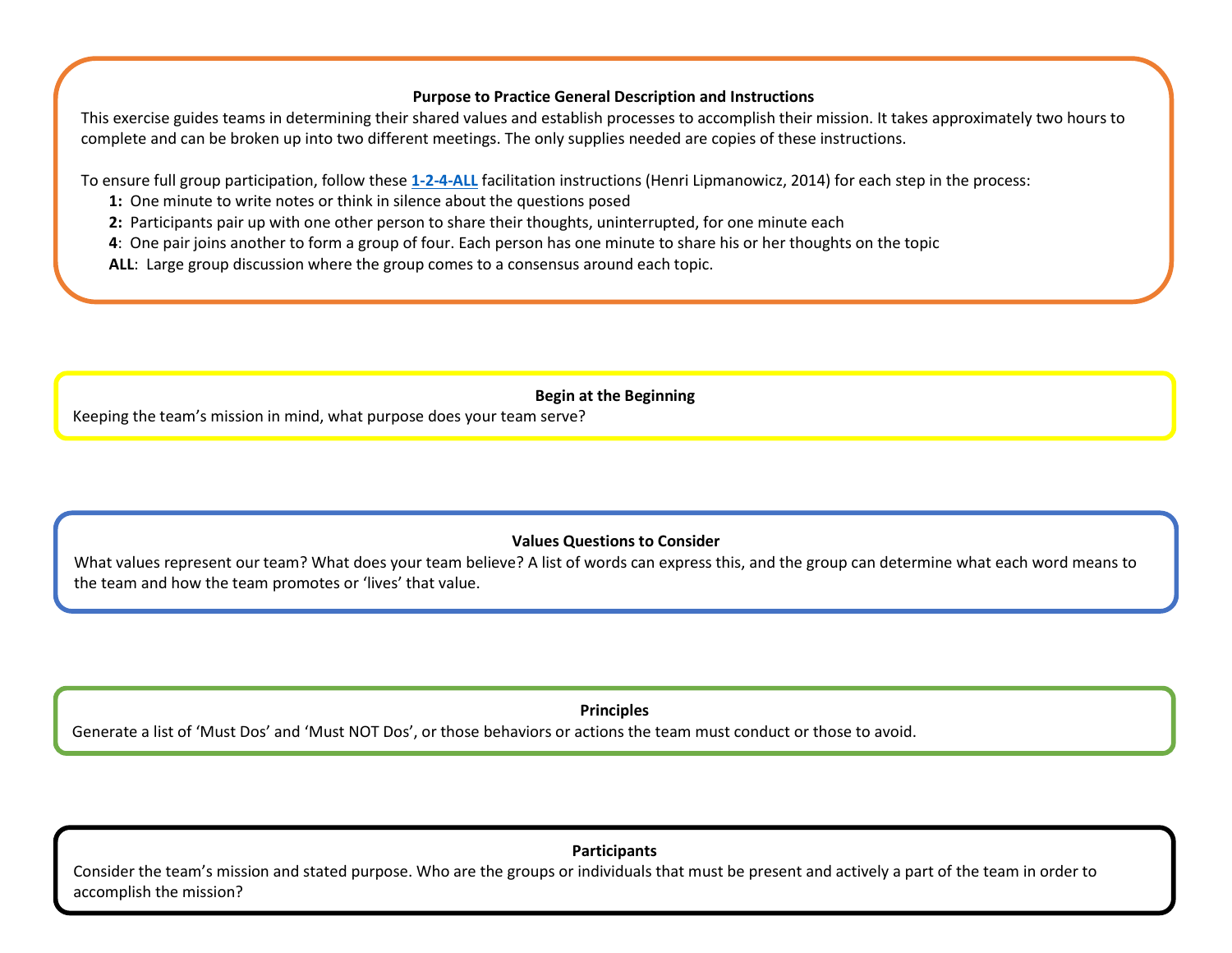## **Structure**

Note that this section may take extra time and is divided into three sections:

- 1. Infrastructure: Consider the best structure for *your* community or the communities your team supports. This can include the team's size, frequency of meetings, and roles and responsibilities required to keep the team operating.
- 2. Functions: Consider how the team will make decisions; sharing of information; accountability to the group; and communication strategies.
- 3. Formalized relationships: Consider how the team will uphold confidentiality and response protocols. Will Memorandums of Understanding work?

## **Practices**

What actions will the team take to fulfill the mission and purpose? List the projects the team will undertake keeping in mind the previous topics discussed.



This Purpose to Practice activity was adapted from [Liberating Structures](http://www.liberatingstructures.com/33-purpose-to-practice-p2p/) and incorporates the Foundations of Coordinated Community Response Teams as developed by the Center on Domestic Violence, University of Colorado, Denver. Contact the Center at 303-315-0241 if you have any questions regarding the facilitation of this exercise.

This project is supported by Grant No. 2017-TA-AX-K067, awarded by the Office on Violence Against Women, U.S. Department of Justice. Points of view in this document are those of the author and do not necessarily represent the official position or policies of the U.S. Department of Justice.